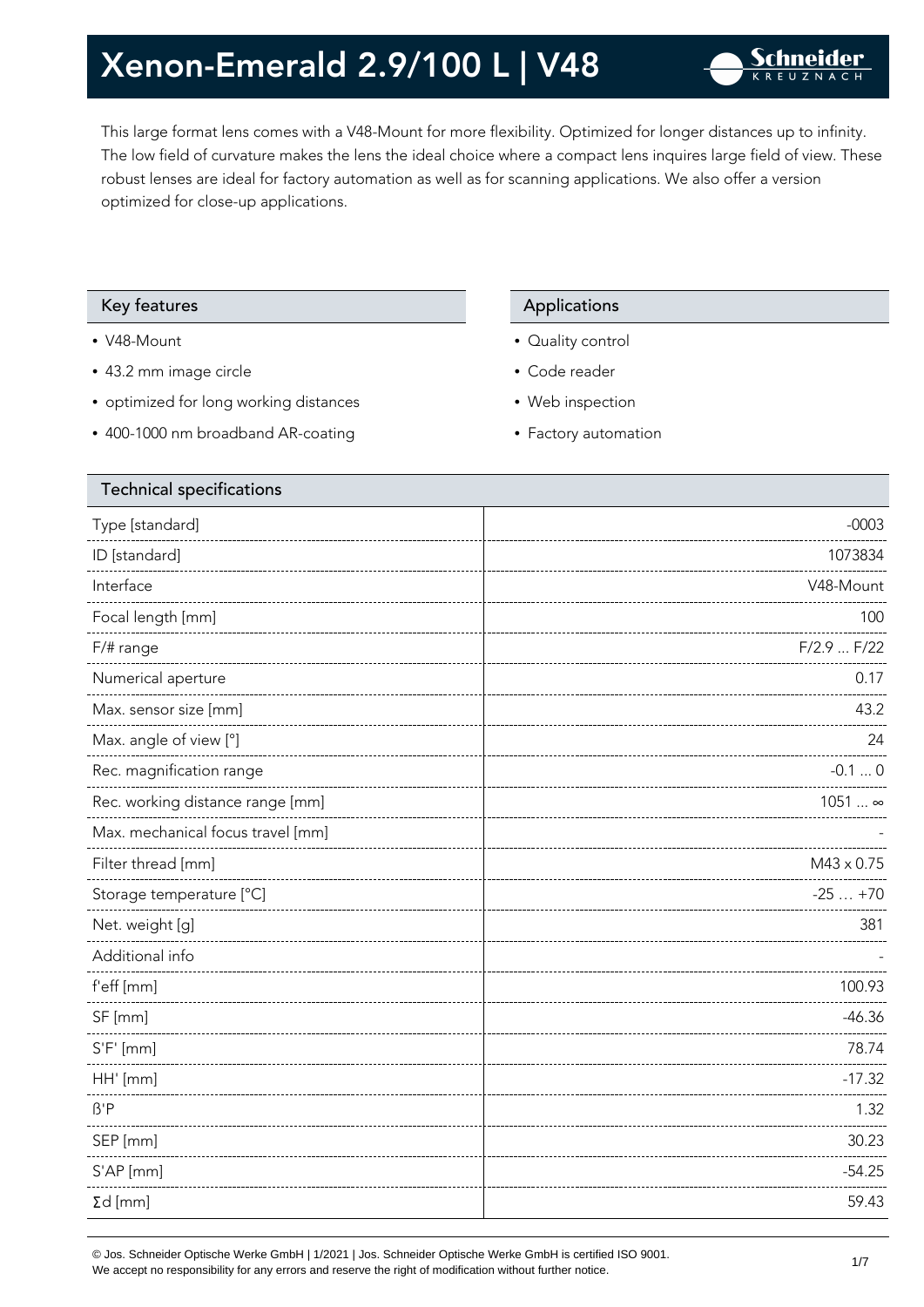

### MTF charts

| Spectrum name    |     |     |     |     |     |     |
|------------------|-----|-----|-----|-----|-----|-----|
| Wavelengths [nm] | 425 | 475 | 525 | 575 | 625 | 675 |
| Rel. weights [%] |     | ١Ć  |     | ≘∼  |     |     |









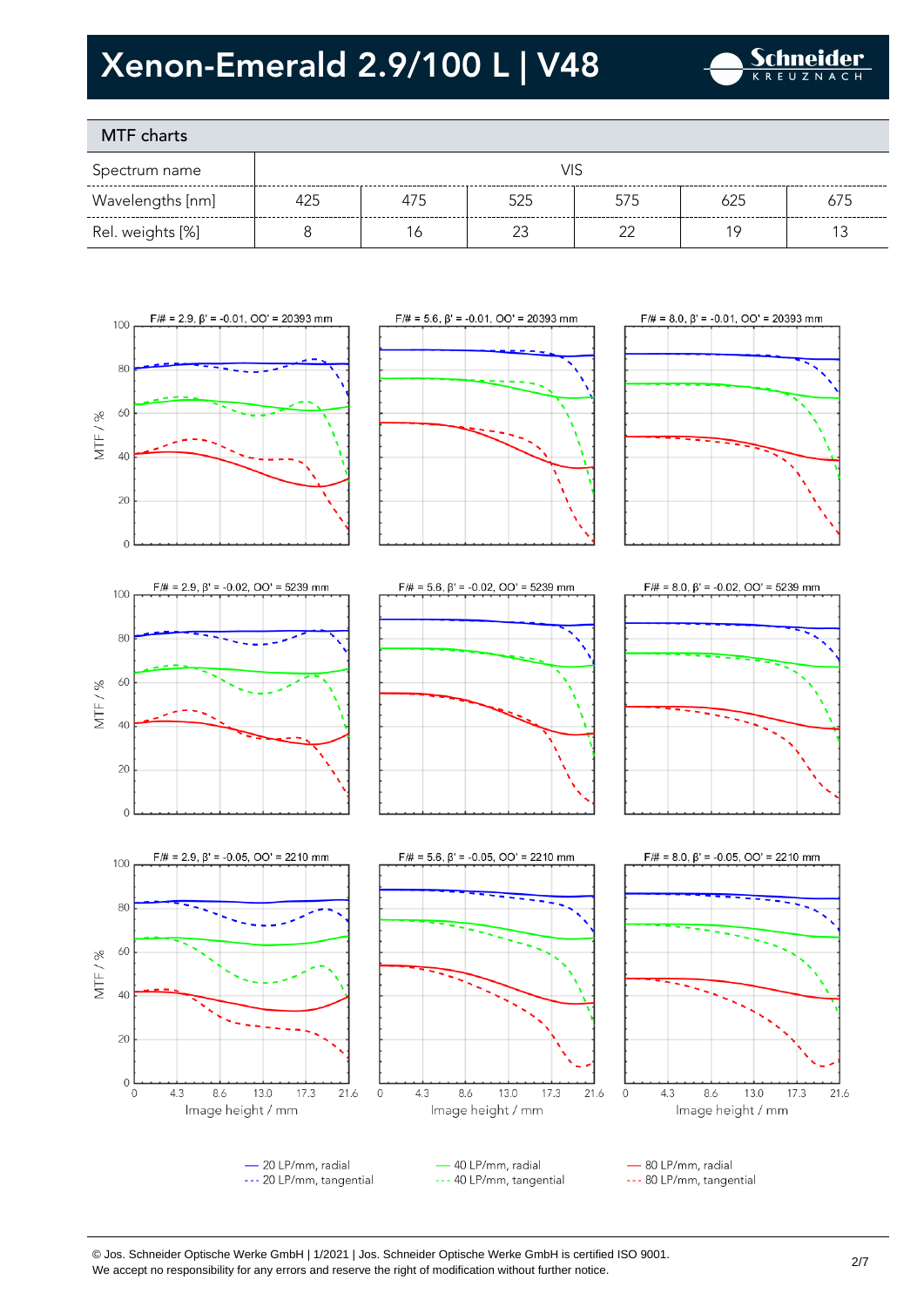

### Rel. illumination vs. image height



| $- -$ F/# = 2.9, $\beta$ = -0.01         |  |
|------------------------------------------|--|
| $- -$ F/# = 5.6, $\beta$ = -0.01         |  |
| $- -$ F/# = 8.0, $\beta$ = -0.01         |  |
| $-$ F/# = 2.9, $\beta$ = -0.02           |  |
| $\rightarrow$ F/# = 5.6, $\beta$ = -0.02 |  |
| $\rightarrow$ F/# = 8.0, $\beta$ = -0.02 |  |
| F/# = 2.9, $\beta$ = -0.05               |  |
| $F/\ddot{=} = 5.6$ , $\beta = -0.05$     |  |
| $F/\ddot{x} = 8.0$ , $\beta = -0.05$     |  |

#### Distortion vs. image height



#### Transmittance vs. wavelength



© Jos. Schneider Optische Werke GmbH | 1/2021 | Jos. Schneider Optische Werke GmbH is certified ISO 9001.  $\degree$  Jos. Scrifielder Optiscrie werke Grillom | 1/2021 | Jos. Scrifielder Optiscrie werke Grillom is certified iSO 9001.<br>We accept no responsibility for any errors and reserve the right of modification without further noti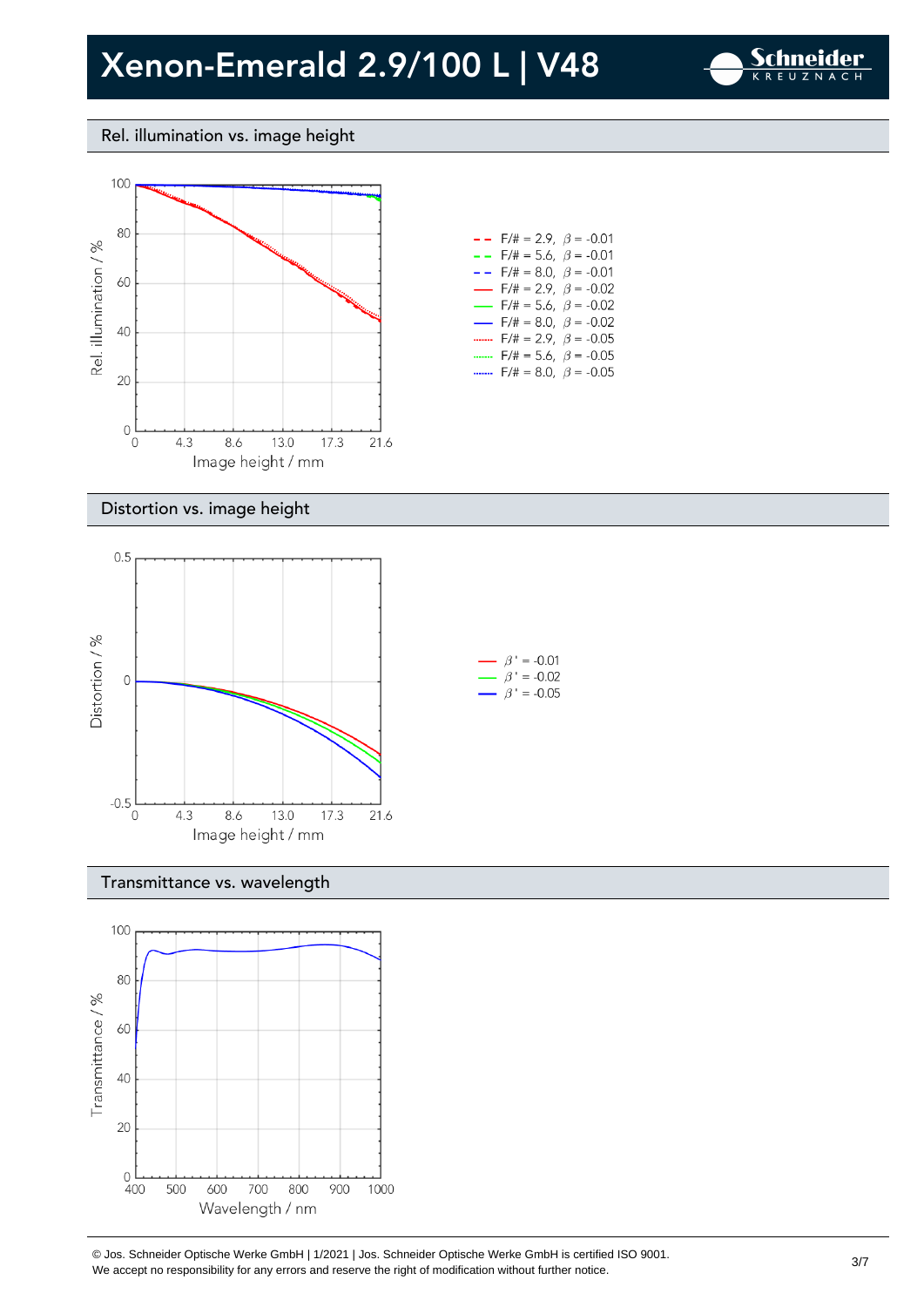

### Technical drawings



standard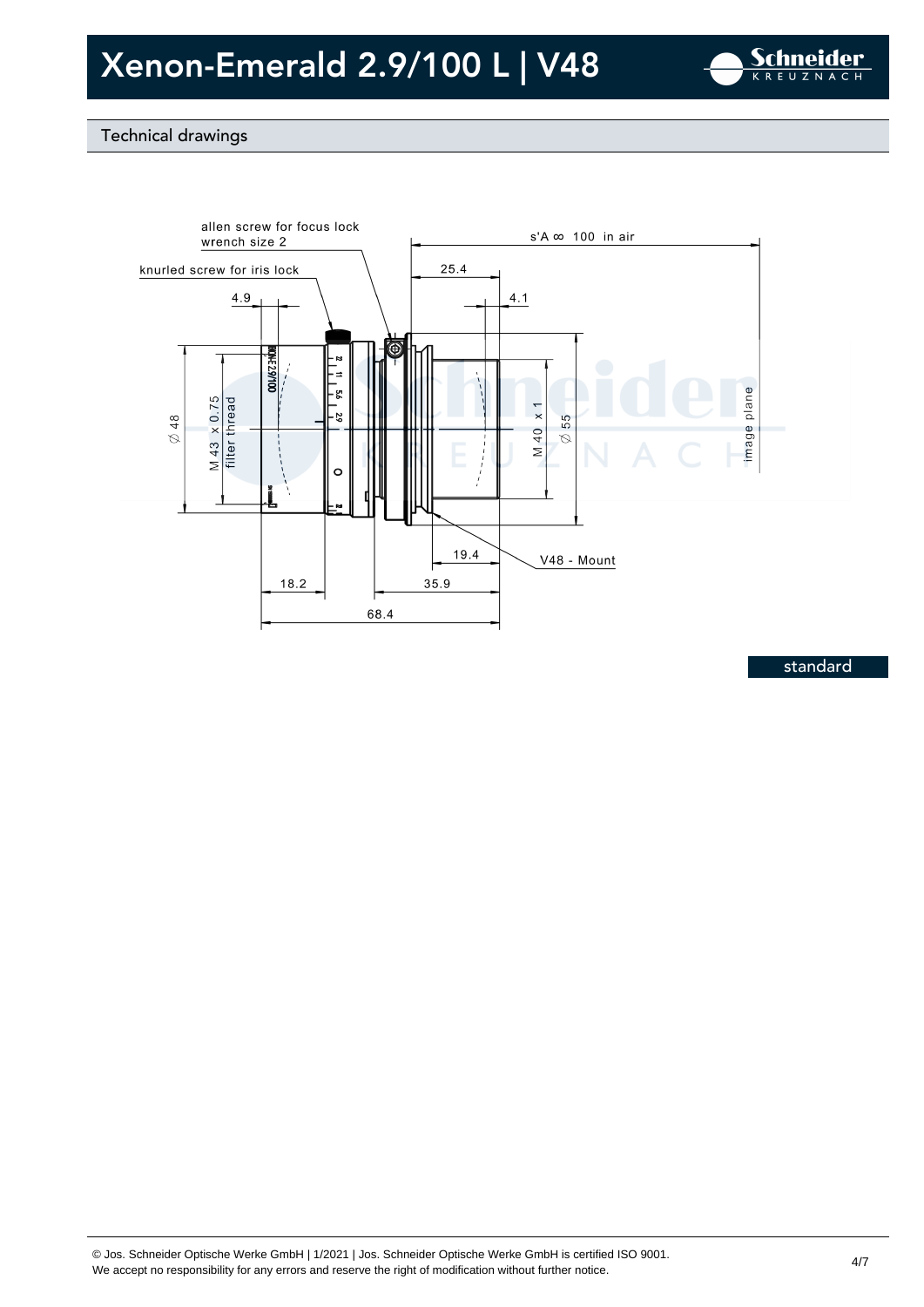

| Accessories    | Mount                   | Eff. length       | ID      |
|----------------|-------------------------|-------------------|---------|
| Adapter        | V48 / C-Mount           | $8.5 \text{ mm}$  | 1072650 |
|                | V48 / TFL-Mount         | 8.5 mm            | 1098492 |
|                | V48 / M42 $\times$ 0.75 | $8.5 \text{ mm}$  | 1072652 |
|                | V48 / M42 x 1           | $8.5 \text{ mm}$  | 1072660 |
|                | V48 / M58 x 0.75        | $10 \text{ mm}$   | 1072659 |
| Extension tube | V48 / V48               | $10 \, \text{mm}$ | 1072661 |
|                | V48 / V48               | $25 \text{ mm}$   | 1072651 |
|                | V48 / V48               | $50 \text{ mm}$   | 1072662 |